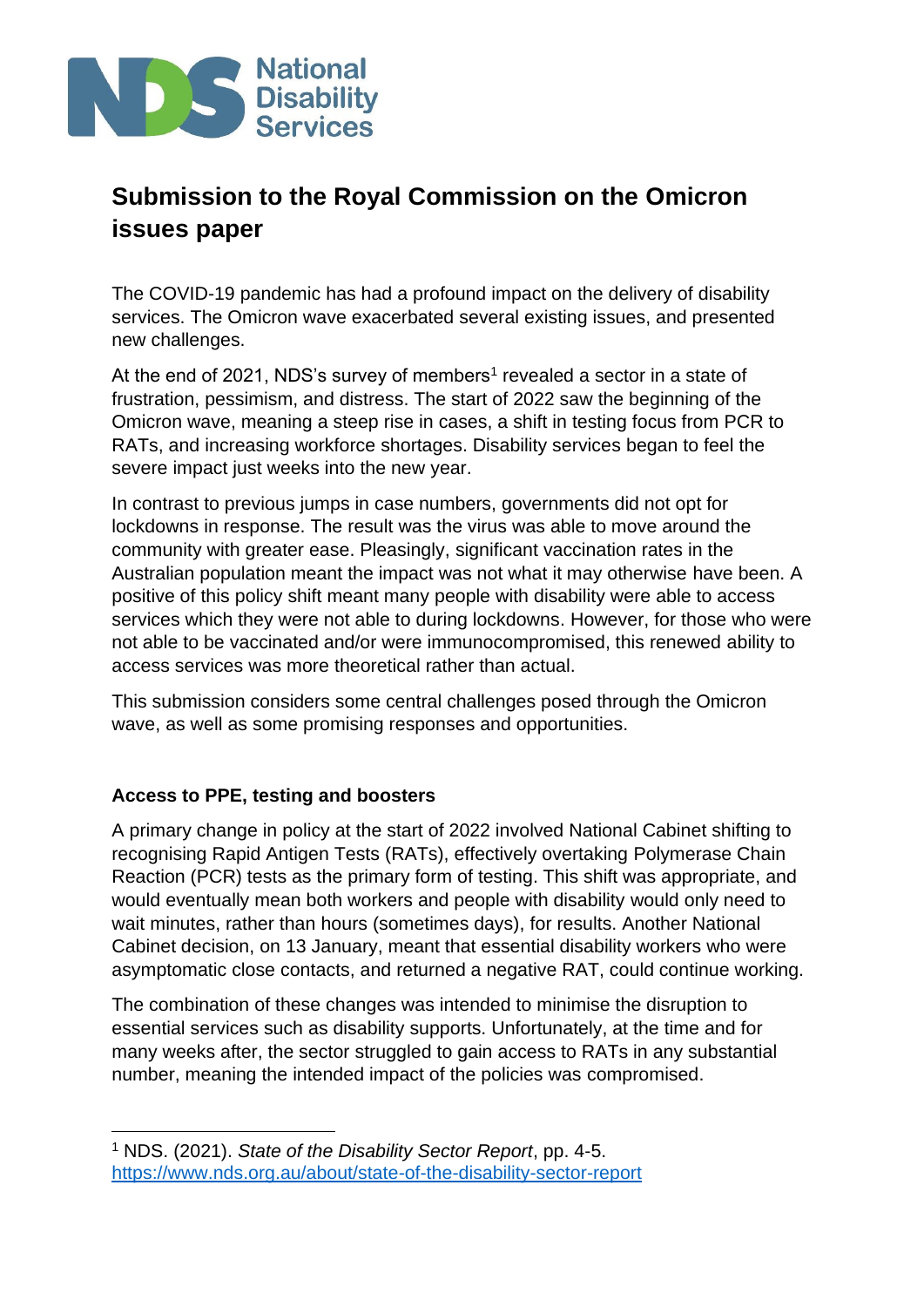NDS lobbied state and federal governments on this issue, urging them to provide priority access to free or funded RATs for people with disability and the disability workforce, as well as to work with providers to establish a distribution system when they became available.

The NDIA announced in February that Supported Independent Living (SIL) providers would be able to access free RATs for workers and NDIS participants. While NDS understood the focus on accommodation as service settings at particularly heightened risk, we continued to advocate for RATs to be made free to all people with disability and the staff who support them.

Further, for non-SIL-related supports, the requirement that RATs be purchased from NDIS participants' core budgets essentially necessitated a negotiation between providers and participants around charging for essential safety measures and equipment — effectively putting participants and families in the position of deciding between receiving support or receiving support safely.

In this vein, NDS welcomed the Victorian government's announcement in April that it would provide free RATs to all disability support pensioners and NDIS participants over 16 years old. More recently, New South Wales has announced a similar policy. Other governments should follow suit.

From early in the pandemic, NDS and its members were strong in advocating for mandatory vaccinations for disability support workers, and support for people with disability to be vaccinated. Where support has been provided by the NDIA — such as the ability for providers to claim for the costs of helping a worker or service user to be vaccinated — this was welcomed. Supports for providers are considered further below.

## **Workforce**

A significant and unique feature of Omicron was the impact it had on the disability workforce. While workforce was affected in many sectors, the impact on the disability sector has been particularly marked due to a combination of factors.

Many disability support workers work for more than one employer, meaning a higher likelihood an employee may carry infection from one workplace to another. Additionally, the nature of work is often in close quarters — for example, two workers supporting a person to bathe or preparing a meal together — meaning a higher likelihood of transmission. The introduction of financial support to remove the perverse incentive for workers to attend work while infectious was welcome. However, such supports have since ceased while some jurisdictions are experiencing their most significant infection numbers since the beginning of the pandemic.

Most fundamentally, many people with disability rely on supports to be able to function day to day. For these people, workforce shortages can mean things such as getting out of bed, showering, dressing and eating become unavailable to them.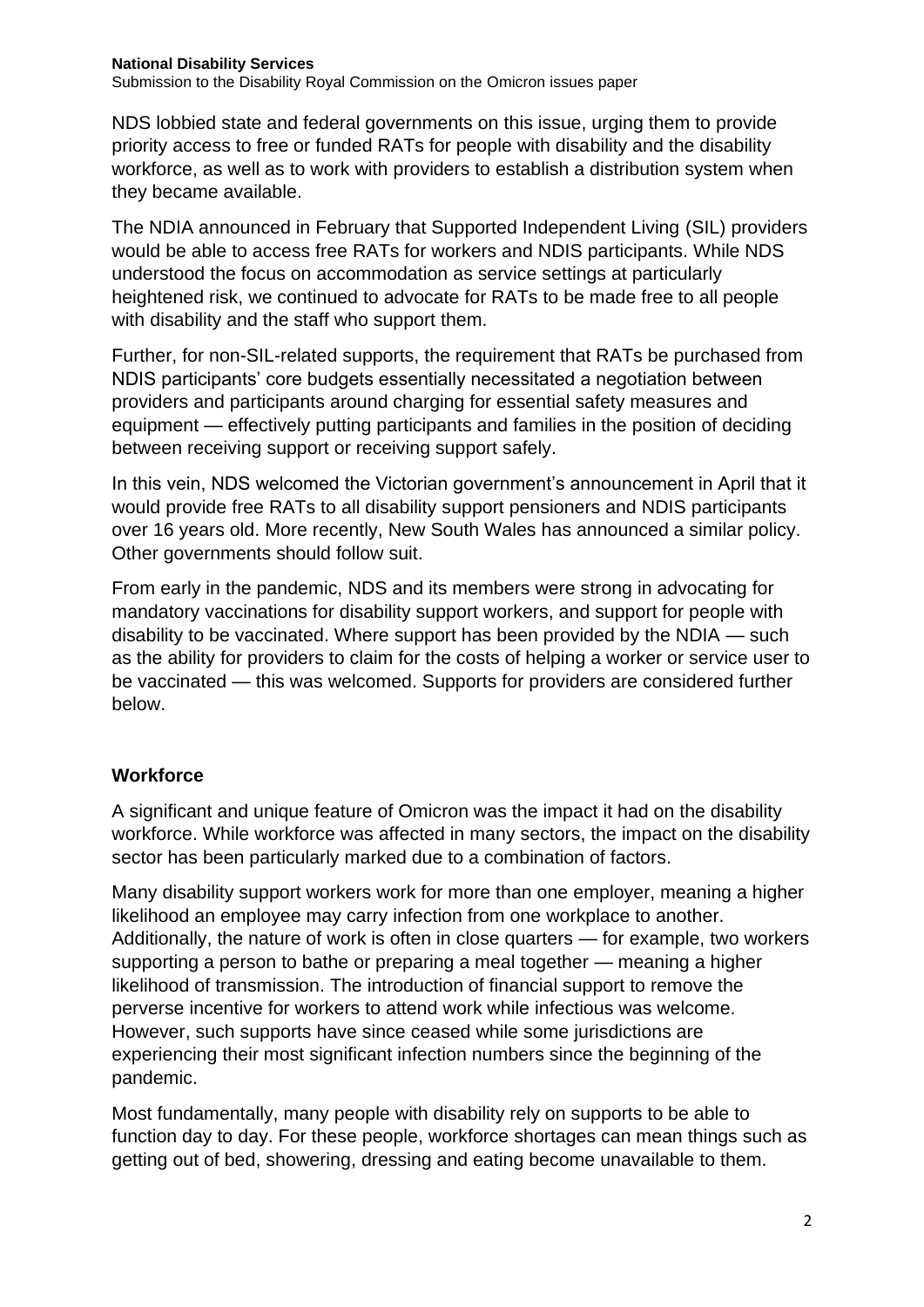#### **National Disability Services**

Submission to the Disability Royal Commission on the Omicron issues paper

By January 2022, workforce shortages in the disability sector were substantial enough to gain the attention of multiple media networks. Reports from the [ABC,](https://www.abc.net.au/radio/programs/am/covid-induced-staff-shortages-hit-disability-support-sector/13702856) [The](https://www.smh.com.au/national/disability-services-hit-by-covid-furloughs-as-cases-rise-in-sector-20220110-p59n30.html)  [Sydney Morning Herald](https://www.smh.com.au/national/disability-services-hit-by-covid-furloughs-as-cases-rise-in-sector-20220110-p59n30.html) and [The Guardian](https://www.theguardian.com/australia-news/2022/jan/12/covid-related-staff-shortages-in-australian-disability-sector-leaving-some-without-vital-services) (among others) highlighted the impact of high community transmission in combination with a difficulty in obtaining RATs. In response, many jurisdictions loosened isolation requirements for disability workers who were close contacts.

Given the situation was one in which there were very few options available, and the impact of workforce shortages on service users potentially severe, these changes seem appropriate. Nonetheless, it would be overly naive to presume this issue was one attributable to Omicron (or even COVID-19) alone, given a longstanding recognition of the need to increase worker numbers in the sector. A recent report from the Joint Standing Committee on the NDIS noted an estimated 83,000 workers will be required to support all NDIS participants by June 2024.<sup>2</sup> This is not a new realisation, however. As far back as 2017, the Productivity Commission highlighted the need for the workforce to increase by as many as 90,000 full-time equivalent workers.<sup>3</sup> Ideally, the sector would have access to a sufficiently-skilled surge workforce to respond in situations such as the Omicron wave — however, the reality is that workforce numbers are far below what is required, even during times of relative stability. NDS welcomed the release of the Department of Social Services' NDIS Workforce Plan: 2021-25. It remains as important as ever that aspirations for a competent, experienced, skilled and reliable workforce are driven through practical and measurable interventions.

NDS's Workforce Census provides data and analysis based on survey results from members on workforce issues. Data pertaining to the time period of the Omicron wave are yet to be collected, but NDS would be happy to provide them to the Royal Commission at a later date.

#### **Impact on disability supports**

Governments and the NDIA introduced a number of time-limited initiatives to help ensure participants and staff received vaccinations, were protected by PPE and had improved access to PCR and RATs. Nonetheless, the pandemic's impact on some providers was substantial.

A small sample of providers was surveyed earlier this year to understand the magnitude of the Omicron wave impact over the period 20 December 2021 to 31 January 2022. The survey was conducted as a collaboration between Ability First

<sup>2</sup> Joint Standing Committee on the National Disability Insurance Scheme. (2022). *NDIS Workforce Final Report*, p. 7.

[https://parlinfo.aph.gov.au/parlInfo/download/committees/reportjnt/024621/toc\\_pdf/N](https://parlinfo.aph.gov.au/parlInfo/download/committees/reportjnt/024621/toc_pdf/NDISWorkforceFinalReport.pdf;fileType=application%2Fpdf) [DISWorkforceFinalReport.pdf;fileType=application%2Fpdf](https://parlinfo.aph.gov.au/parlInfo/download/committees/reportjnt/024621/toc_pdf/NDISWorkforceFinalReport.pdf;fileType=application%2Fpdf)

<sup>3</sup> Productivity Commission. (2017). *NDIS Costs: Productivity Commission Study Report*, p. 323. [https://www.pc.gov.au/inquiries/completed/ndis-costs/report/ndis](https://www.pc.gov.au/inquiries/completed/ndis-costs/report/ndis-costs.pdf)[costs.pdf](https://www.pc.gov.au/inquiries/completed/ndis-costs/report/ndis-costs.pdf)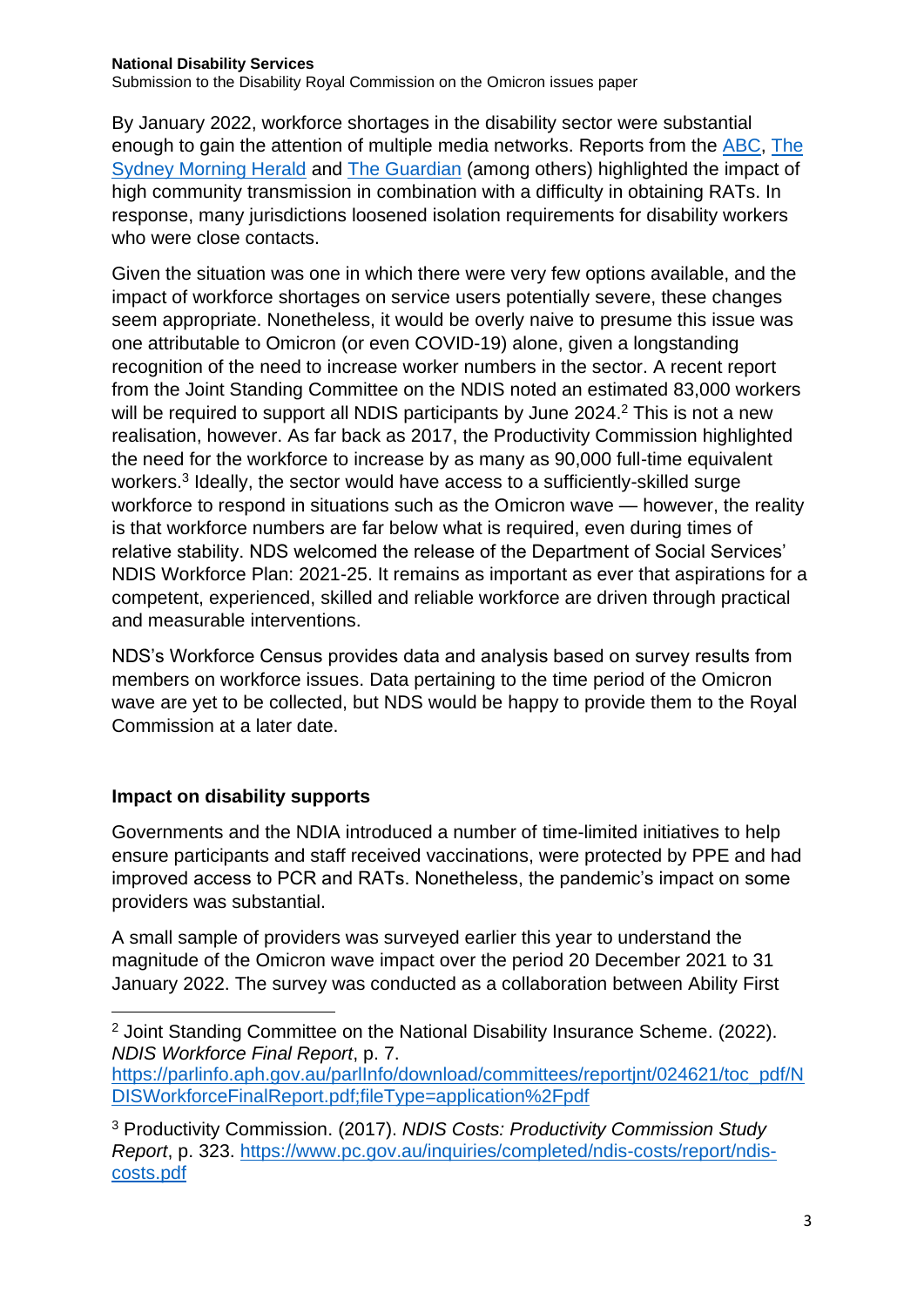Australia, Alliance20 and NDS. The providers surveyed were primarily from New South Wales, Victoria and Queensland and included some multi-state providers.

The most substantial impacts were associated with either:

- the higher direct costs associated with the employment of staff, due primarily to the high use of overtime or labour-hire staff to cover shifts of workers who were COVID-19 positive or were furloughed due to being a close contact; or
- losses from cancellations and service closures.

The size of the impact varied depending on the location of the service and type of supports being delivered. All costs are net of additional COVID-related payments (for example, \$1,200 worker payments and funds received for some PPE costs).

The overall average net negative impact of Omicron in the December–January period for providers of SIL was more than 11 per cent; for supports such as community participation (including in a group) and in-home personal care, it was about 22.5 per cent; and for therapy supports it was about 15 per cent.

Parts of the disability service system are under significant financial strain. They cannot increase their prices, as was witnessed in other markets, so have requested additional funding from the Australian Government. To date, this request has gone unheeded.

In addition to the financial impact, service providers reported continuing disruptions in day-to-day supports, often associated with a lack of clarity regarding changing restrictions. For organisations working across multiple states and territories, maintaining an up-to-date understanding of restrictions and expectations in each jurisdiction at any given time was a significant, resource-intensive task.

As an example of ongoing disruption, NDS has received anecdotal reports from providers that attendance to some day services have not returned to pre-pandemic levels, despite restrictions on them having eased. This is a complex area. As NDS has previously noted to the Royal Commission,<sup>4</sup> some unplanned changes to routines have been welcomed by participants. If this apparent reduction in return to day services is a legitimate exercise of participant choice and control — to consider other activities in the community, for example — it should be welcomed. However, if it means these NDIS participants are spending time at home instead, potentially without appropriate supports, this is a significant concern.

The sense of collaboration and camaraderie among service providers during the pandemic has been commendable. Many examples exist where providers shared their experiences, in dealing with positive COVID cases, openly and generously to allow other organisations to draw on lessons learned. This collaboration was often despite lack of substantial direction or support from key agencies. A notable contrast to this is where state governments funded forums for sharing good practice. Victoria

<sup>&</sup>lt;sup>4</sup> See NDS's [Response to the Emergency Planning and Response Issues Paper](https://www.nds.org.au/images/Policy/NDS%20Submission%20Emergency%20Planning%20and%20Response.pdf) (pp. 3-4).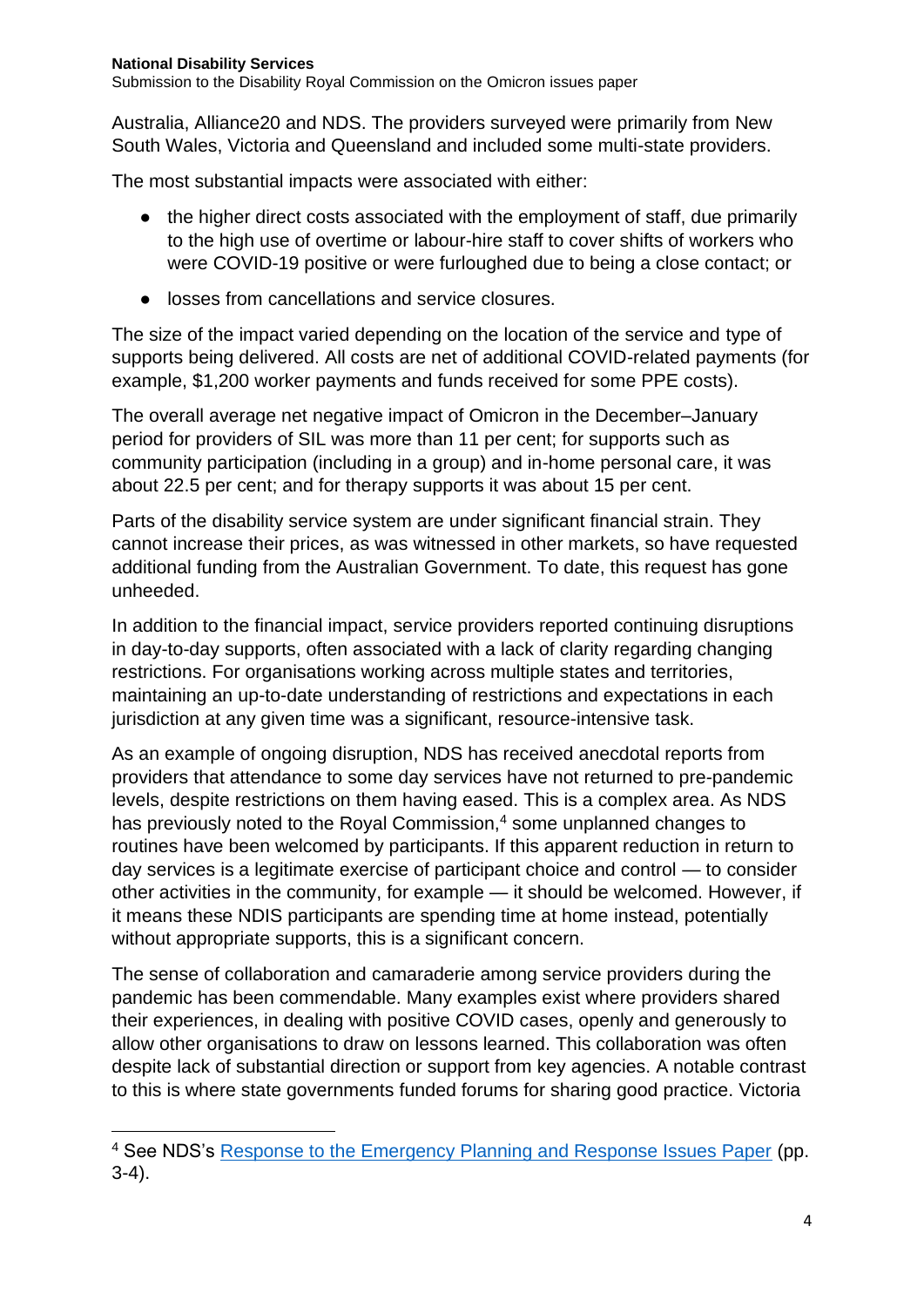is a key example of this, and is considered in more detail below. Examples of practical outcomes included providers sharing information, practices, resources and sometimes emotional support for leaders.

# Supports for providers

NDS acknowledges the supports made available to disability providers throughout the pandemic. In particular, providers overwhelmingly reported Jobkeeper as a 'lifeline' which prevented many from shutting their doors permanently. However, service providers in jurisdictions outside of New South Wales and Victoria have raised their dismay at having to 'go it alone' during Omicron. That is, Omicron was for many jurisdictions the first time COVID-19 was moving in a significant way through their communities, but without Jobkeeper to soften the blow.

Where supports have been provided by government agencies, sometimes after significant lobbying from the sector, they have often been limited. While an announcement that SIL providers would be provided with free RATs for workers and participants was welcome, NDS was disappointed to note provision for this arrangement in the Federal Budget extended only to June 2022. As noted previously, NDS continues to advocate for provision of free RATs to all NDIS supports. Further, while the base NDIS price was temporarily increased to nominally offset provider costs of PPE, the actual amount of increase is insufficient to have an effect. Providers suggest a more useful option would be the ability to claim the cost of PPE directly from the NDIA.

NDS previously highlighted to the Royal Commission a lack of flexibility in the NDIS Commission's response to the pandemic.<sup>5</sup> Unfortunately, this continues to be an underlying theme. While the level of detail in the information provided by the Commission has since improved, its approach continues to bely a preference for information provision and sanction, rather than a spirit of collegiality and collaboration. There is no doubt that the pandemic has produced some particularly complex quality and safeguarding issues; however there is a sense from the sector that acknowledgement of the difficulty of the situation would have been welcome instead of what appears to be a compliance- and reporting-focused response.

Duplication and ambiguity in reporting requirements and practice standards application

In November 2021, the NDIS Commission introduced a new NDIS Practice Standard on the planning providers must undertake in managing and responding to emergency and disaster situations. The NDIS Commission noted the standard was a response to evidence and recommendations from this Royal Commission. NDS recognises the context of increased likelihood of disasters and the need for clarity around what is expected of service providers in preparation and response. However,

<sup>&</sup>lt;sup>5</sup> See NDS's Response to the **Emergency Planning and Response Issues Paper**.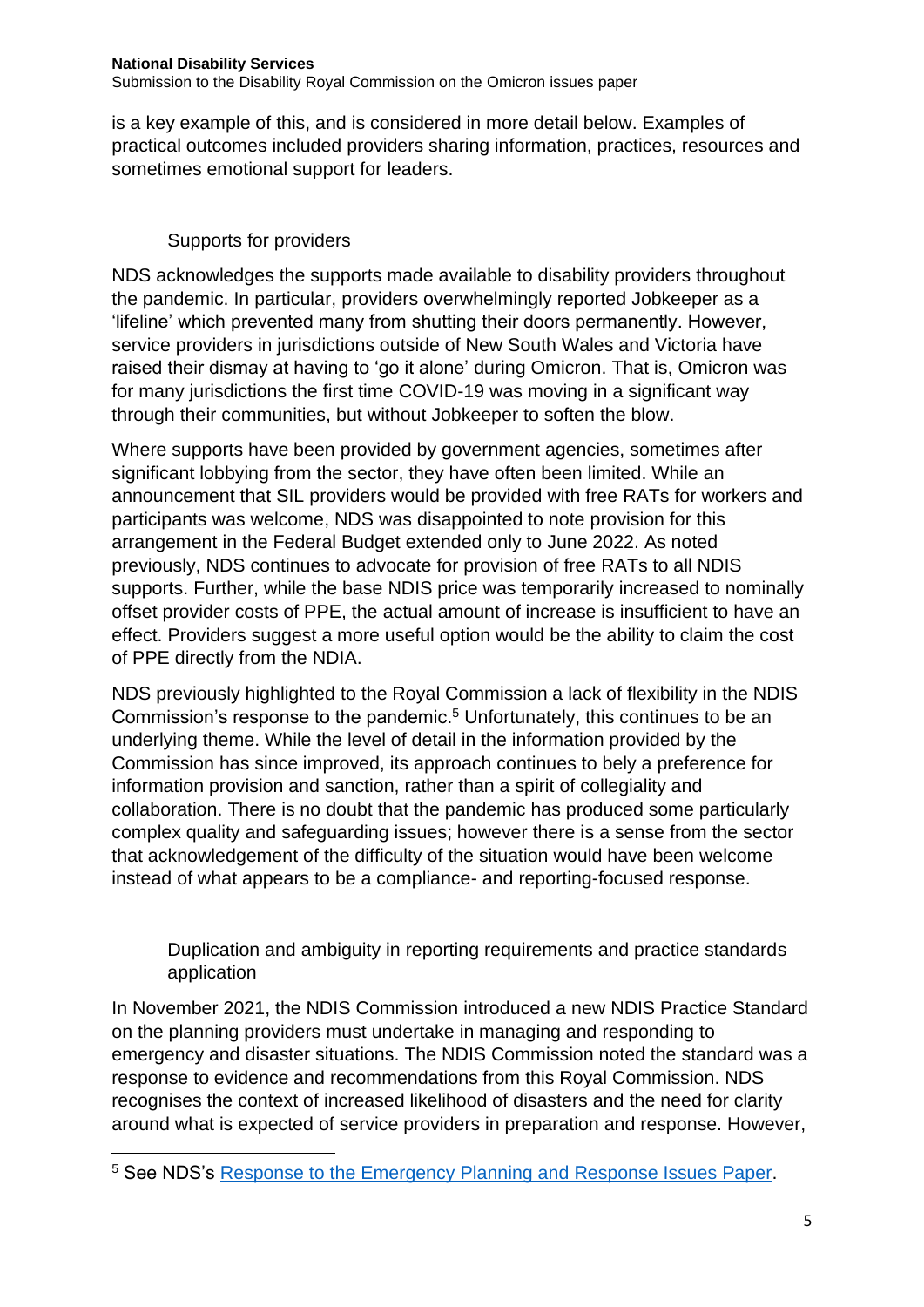in applying the emergency preparedness standard, providers note a lack of clarity regarding which organisation is to take the lead responsibility — especially in comparison to the previous state-funded disability service system, which provided more concrete guidance on the lead agency. While there may be a temptation to consider all providers responsible to some extent, if the result is numerous emergency management plans for the same participant in the same context, the effect may be heightened confusion — particularly if the plans are not aligned with one another. Given most participants with complex needs are likely to have a support coordinator, it may be the case that this is the most appropriate role to take lead responsibility.

Reporting of positive COVID-19 cases, while an important part of understanding the virus's spread, has been duplicative from service providers' point of view. Reporting requirements vary between jurisdictions; we have taken the example of Victoria, which experienced a significant brunt of the Omicron wave. During the peak of Omicron, a Victorian disability provider experiencing a single positive case may be required to undertake all of the following:

- Report to the Victorian Department of Health
- Report to the Victorian Department of Families, Fairness and Housing
- Complete a Victorian Government COVID-19 Notification form
- If a registered NDIS provider, report to the NDIS Commission via a 'Notification of event form'
- Prior to 14 January, employers or self-employed workers had to report positive worker cases to WorkSafe Victoria.

Overwhelming feedback from Victorian providers was that the above was onerous, duplicative and confusing. NDS heard reports from state departments of underreporting, likely due to a combination of fatigued providers and/or lack of clarity over where to report. While NDS continues to advocate for a streamlined process, we understand sharing of data between agencies faces barriers in the form of strict privacy legislation. The Senate Select Committee on COVID-19 recently recommended strengthened data sharing between Commonwealth and state and territory governments.<sup>6</sup> NDS supports this recommendation.

## **Example of good government response: Victoria**

To support the disability sector to respond to COVID-19, the Victorian government funded NDS to deliver the 'Safer and Stronger' project from 2020, providing practical information and ongoing support to Victorian disability service providers on infection control and business continuity. It has displayed an innovative, proactive model of support, enabling providers to respond and adapt

<sup>6</sup> Senate Select Committee on Covid-19. (2022). *Final Report*, p. 66. [https://www.aph.gov.au/Parliamentary\\_Business/Committees/Senate/COVID-](https://www.aph.gov.au/Parliamentary_Business/Committees/Senate/COVID-19/COVID19/Report)[19/COVID19/Report](https://www.aph.gov.au/Parliamentary_Business/Committees/Senate/COVID-19/COVID19/Report)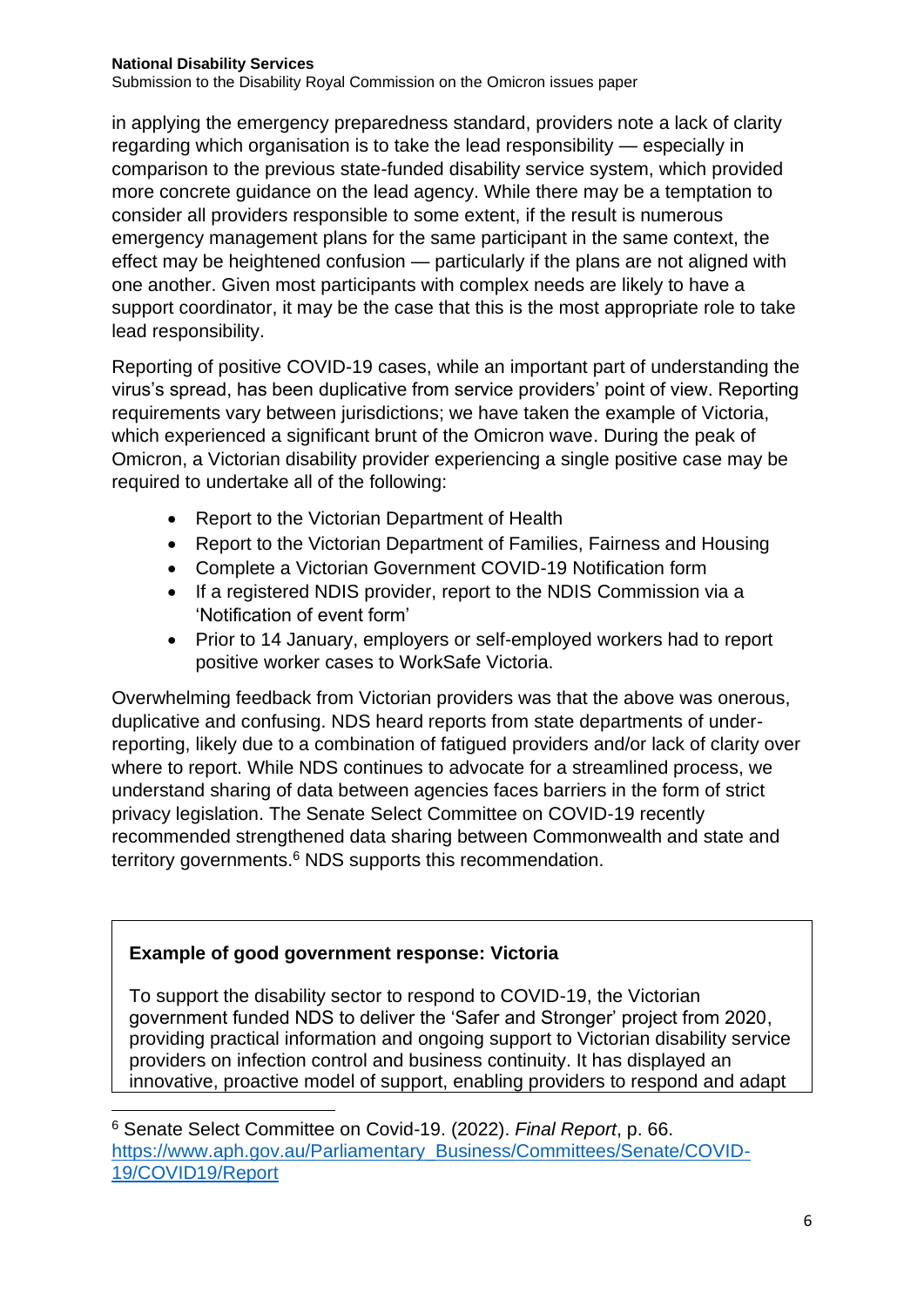to COVID-19 and to continue to deliver high quality services to people with disability.

The project has provided support to Victorian disability providers through:

- Providing good practice advice
- Facilitating online webinars and communities of practice
- Developing key resources such as disability-specific infection prevention and control training, podcasts focusing on effective outbreak management and sharing of providers' lessons from COVID-19
	- $\circ$  Development of social stories for vaccination including for children [with Autism](https://www.amaze.org.au/wp-content/uploads/2022/02/Going-to-a-vaccination-centre-to-get-my-COVID-19-vaccine-child.pdf) and CALD communities
- Timely, concise news updates ensuring providers were able to understand and implement the latest government advice
- Good-practice advice and guidance, provided by the Safer and Stronger team, on topics such as infection prevention, outbreak management, isolation and vaccination
- 'Living with COVID-19' webinars held in collaboration between NDS, Victorian departments, the NDIA and service providers. These occurred during numerous peaks of COVID-19, including Omicron, and gave up-todate disability-specific guidance as well as an opportunity for providers to ask questions of government and access critical information to ensure continuity of supports.

The following statistics provide an indication of the appetite for these resources in the Victorian sector. As at March 2022:

- Videos and podcasts were accessed over 24,000 times
- $\bullet$  173 webinars, forums and meetings attracted over 12,500 attendances<sup>7</sup>
- News updates were viewed over 100,000 times

NDS leads the Victorian Disability Vaccine Collaborative (DVC), a group consisting of eight disability advocacy organisations designed to increase vaccination of people with disability. The project recognises that vaccination rates for people with disability are lower than the rest of the Australian population and focuses on overcoming identified barriers to vaccination. NDS facilitates fortnightly meetings and provides coaching and support in between meetings, strengthening collaboration and building capacity with the advocacy sector. The successful Infection Prevention and Control workshop, delivered to more than 300 disability workers during 2020, is now available as an online training program.

NDS also runs a national COVID 19 Vaccination, Infection Control & Outbreak Management Community of Practice bringing together providers from across the country to discuss current good practice related to COVID-19 management. While NDS's work outlined above is available to all disability providers, it is overwhelming NDIS-registered providers who access it. NDS is not aware what, if any, similar supports are being accessed by the majority of unregistered providers.

 $<sup>7</sup>$  Some of these may have been the same attendee attending more than one event.</sup>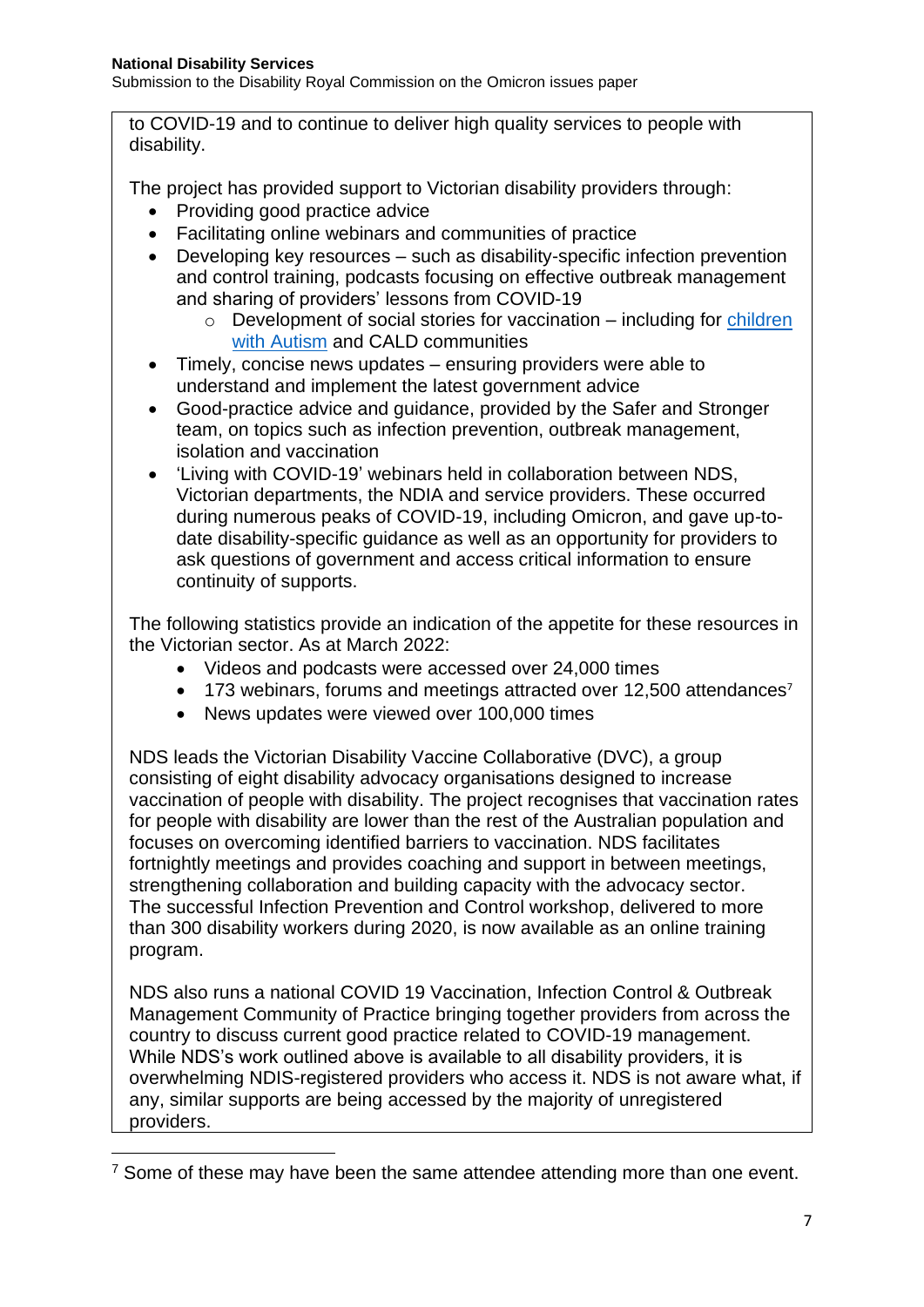# **Looking forward**

As at the end of April 2022, COVID-related restrictions continue to ease in most jurisdictions while case numbers hold steady — in New South Wales and Victoria, in the thousands per day. Media reports continue to recognise the shortage of workers.<sup>8</sup> However, as Australia heads into winter, the prospect of another significant increase in case numbers is a distinct possibility. Indeed, the Australian Health Protection Principal Committee has specifically noted the challenges the winter season may present in disability services – especially those in residential care, who the Committee notes are among the most vulnerable to severe outcomes from COVID-19 and influenza.<sup>9</sup> In this vein, the Senate Select Committee on COVID-19, writing earlier in April 2022, noted the emergence of an Omicron sub-variant 'BA.2', and highlighted early data suggesting it is 'inherently more transmissible than BA.1'.<sup>10</sup> The disability sector has showed agility, resilience, ingenuity and resolve throughout the pandemic thus far, but will require support to head off yet another wave.

# **Conclusion**

More than two years into the pandemic, COVID-19 continues to deliver new challenges for the disability sector. To date, providers have shown a remarkable level of agility and resilience in the face of disruption and uncertainty – and a willingness to learn from one another in preparation for future challenges. Where support has been provided to the sector – in the form of resources, forums or opportunities for sharing good practice – it has been embraced wholeheartedly. There are lessons here that governments and their agencies should invest in the sector now and into the future as the story of the pandemic continues to unfold.

## **April 2022**

**Contact:** Laurie Leigh Chief Executive Officer National Disability Services Ph: [02](tel:03%208341%204343) 9256 3109 Mob: [0437 107 851](tel:0437%20107%20851) E: laurie.leigh@nds.org.au

**National Disability Services** is the peak industry body for non-government disability services. It represents service providers across Australia in their work to deliver high-

<sup>9</sup> Department of Health (2022) *AHPPC statement on winter season preparedness*. <https://www.health.gov.au/news/ahppc-statement-on-winter-season-preparedness>

<sup>10</sup> Senate Select Committee on Covid-19. (2022). *Final Report*, p. 5. [https://www.aph.gov.au/Parliamentary\\_Business/Committees/Senate/COVID-](https://www.aph.gov.au/Parliamentary_Business/Committees/Senate/COVID-19/COVID19/Report)[19/COVID19/Report](https://www.aph.gov.au/Parliamentary_Business/Committees/Senate/COVID-19/COVID19/Report)

<sup>8</sup> For example, this *7.30 Report* story: [https://www.abc.net.au/7.30/shortage-of](https://www.abc.net.au/7.30/shortage-of-disability-support-workers-becoming-a/13838182)[disability-support-workers-becoming-a/13838182](https://www.abc.net.au/7.30/shortage-of-disability-support-workers-becoming-a/13838182)